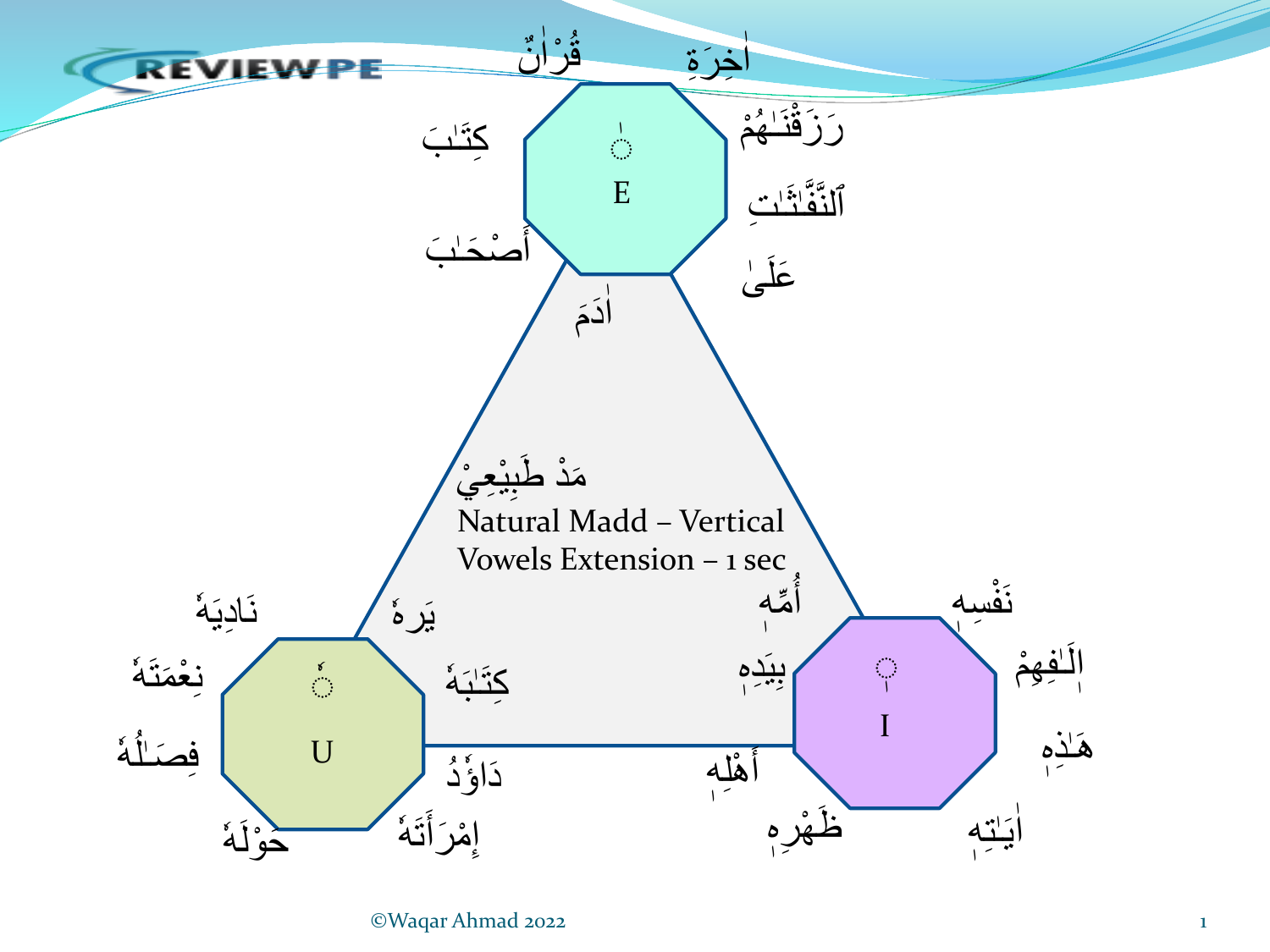4.1 Lengthen for 1 second standing fataha (kharri zabar) .<br>بافيهِ هُدَى لِّلْمُنَّقِينَ ۞ هُوَٱلَّذِي خَلَقَ لَكُم مَّافِي ٱلْأَرْضِ جَـٰمِيعًا س<sup>ه پر</sup> سکود<del>ی</del> کر ألتشيئ

**REVIEV**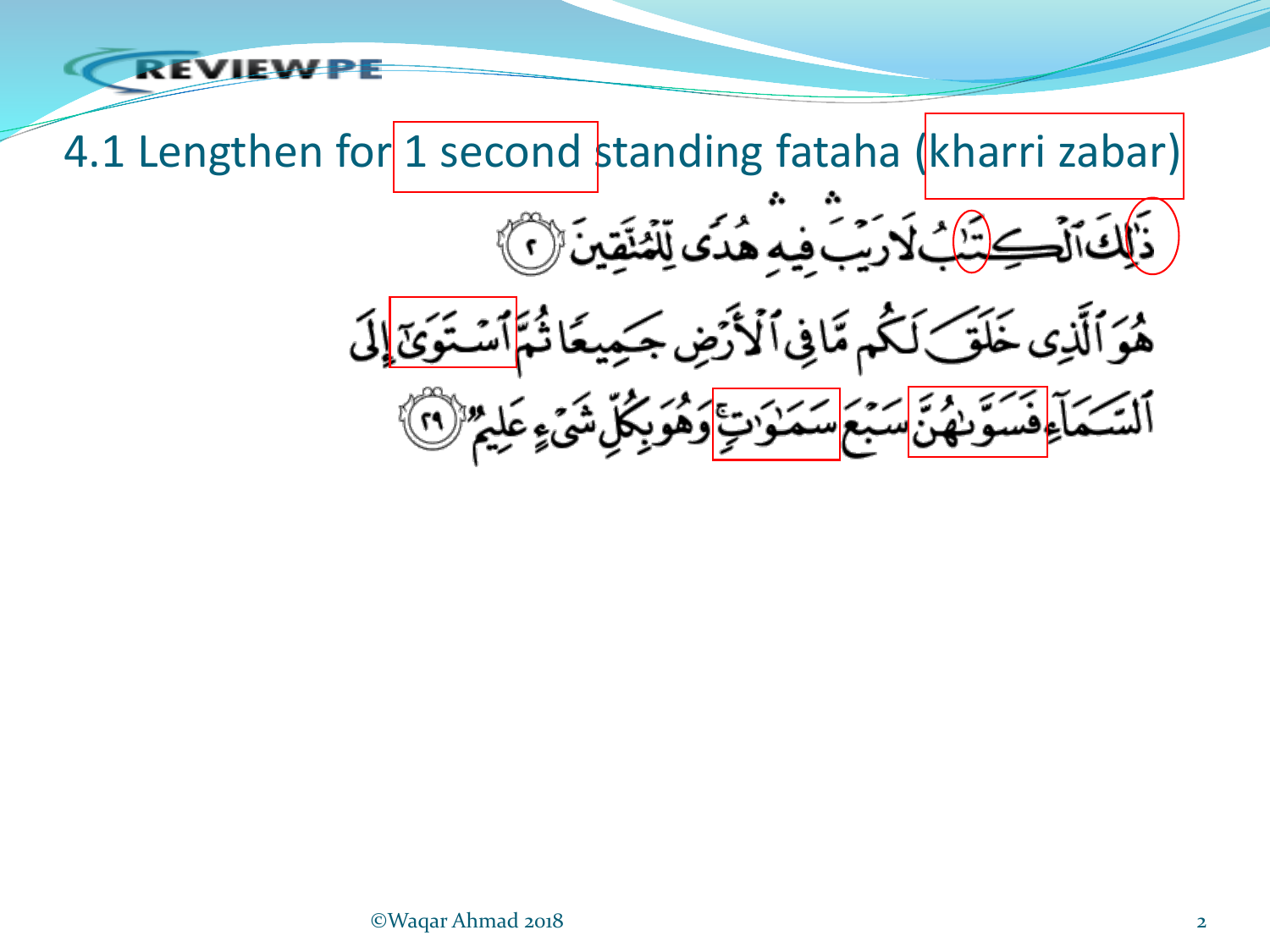4.1 Lengthen for 1 second standing fataha (kharri zabar)

صَلَوْةَ ادَيمَهَ

مزوير<br>العق





## ©Waqar Ahmad 2018 3

REVIE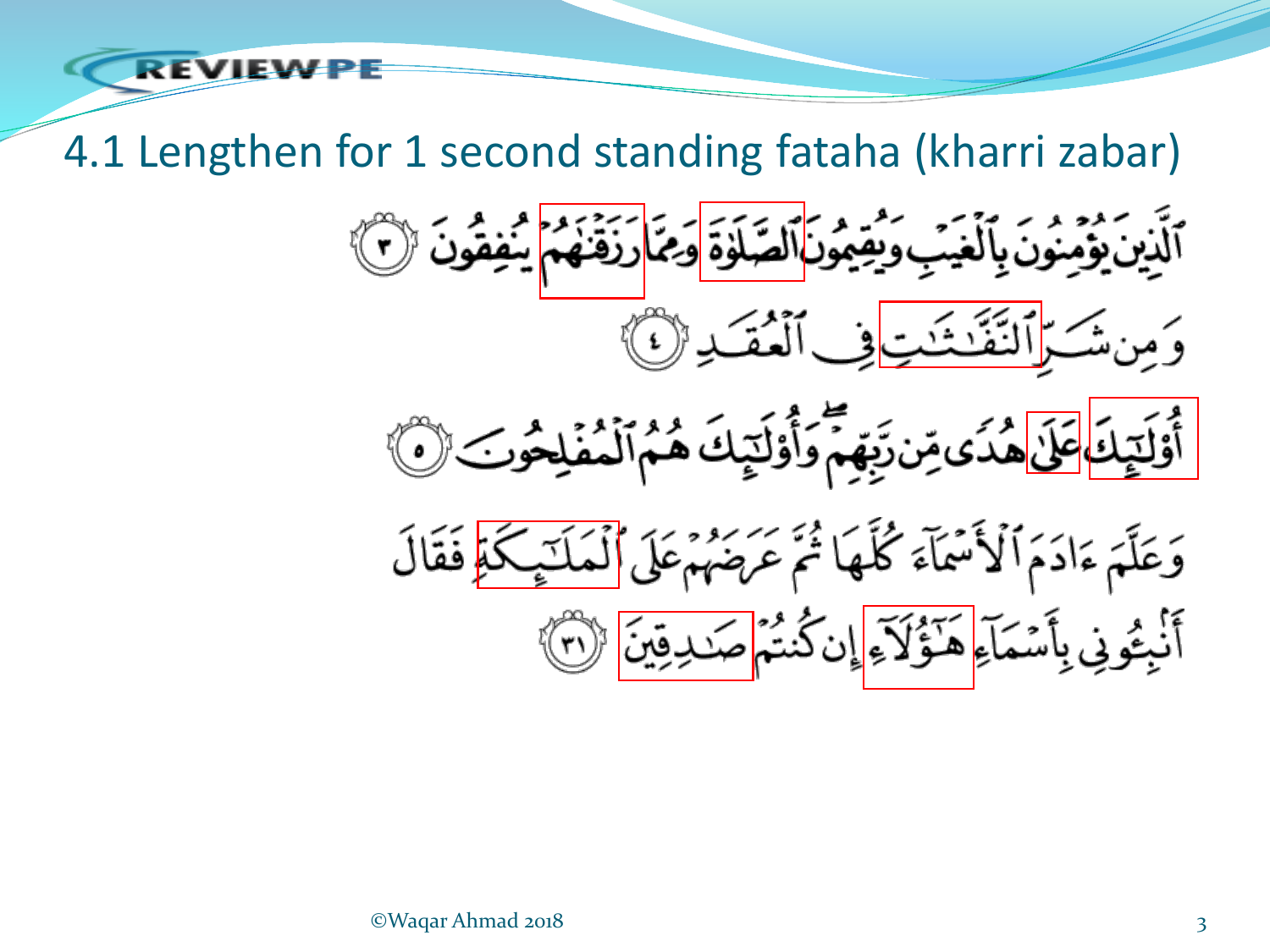4.1 Lengthen for 1 second standing fataha (kharri zabar) وَٱلَّذِينَ كَفَرُواْ وَكَذَّبُواْبِتَايَنِيْنَآ أَوْلَيِّكَ أَصْحَكُ ٱلنَّارِكُمُ مَنِهَا لْغَالِدُونَ (٣٦) ﴾ أَتَأْمُرُونَ ٱلنَّاسَ بِٱلۡبِرِّ وَتَنسَوۡنَ أَنفُسَكُمۡ وَأَنتُمۡ نَتَٰلُونَ ٱلۡكِلۡنَٰٓابَ

أَفَلَا تَعْقِلُونَ ﴿ لَمْنَا ۖ

وَمَاعَلَّمْنَكُمُأَلِشِّعَرَ وَمَايَنْبَغِي لَمُّ ۚ إِنَّهُوَ إِلَّا ذِكْرٌ وَفَرْءَانٌ مُّبِينٌ (٣)

©Waqar Ahmad 2018 4

RFVIEV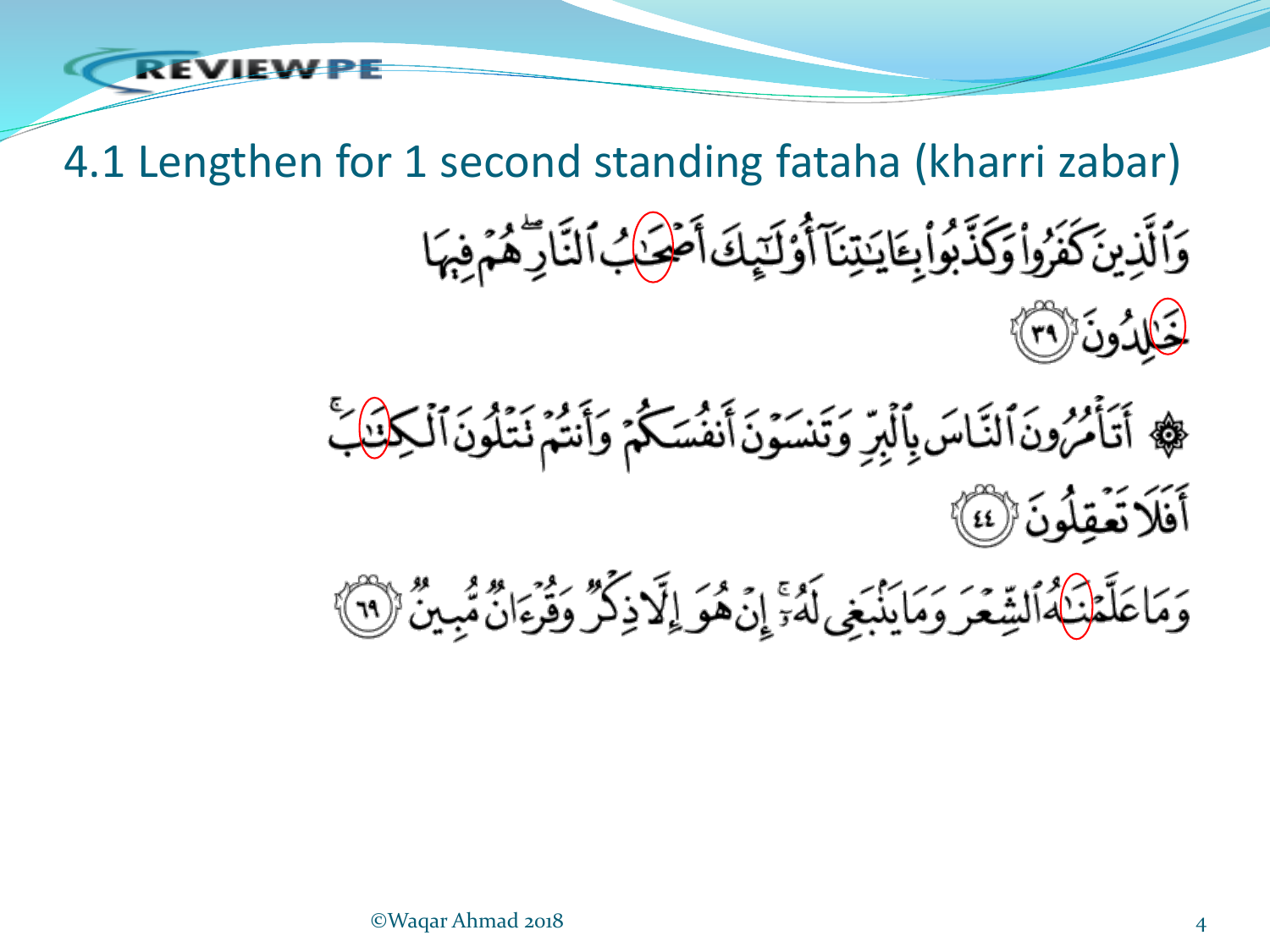4.2 Lengthen for 1 second standing kasarah (kharri zer) ٱلَّذِى جَعَلَ لَكُمُ ٱلْأَرْضَ فِرَشَاوَالسَّمَاءَ بِنَآءَ وَأَنزَلَ مِنَ ٱلسَّمَآءِ مَآءً فَأَخْرَجَ بِهِ }مِنَ ٱلشَّمَرَٰتِ رِزُقًا لَّكُمَّ فَكَلاَ تَجْعَلُواْ لِلَّهِ أَندَادًا وَأَنشُم قعبكشور مسراتهم ﴾ كُلُّ الطَّعَامِرِ كَانَ حِلَّا لِّدِيَ إِسْرَءٍ بِلَ إِلَّا مَاحَرَّمَ إِسْرَءٍ بِلُ عَلَىٰ نَفۡسِـ لِهِۦٖمِن؋َبِل أَن تُنَزَّلَ ٱلتَّوۡرَىٰةُ ۖ قُلۡ فَأۡتُوۡا۟ بِٱلتَّوۡرَىٰةِ فَٱتۡلُوهَآ إِن كُنْتُمُّ صَلدِقِينَ (٣)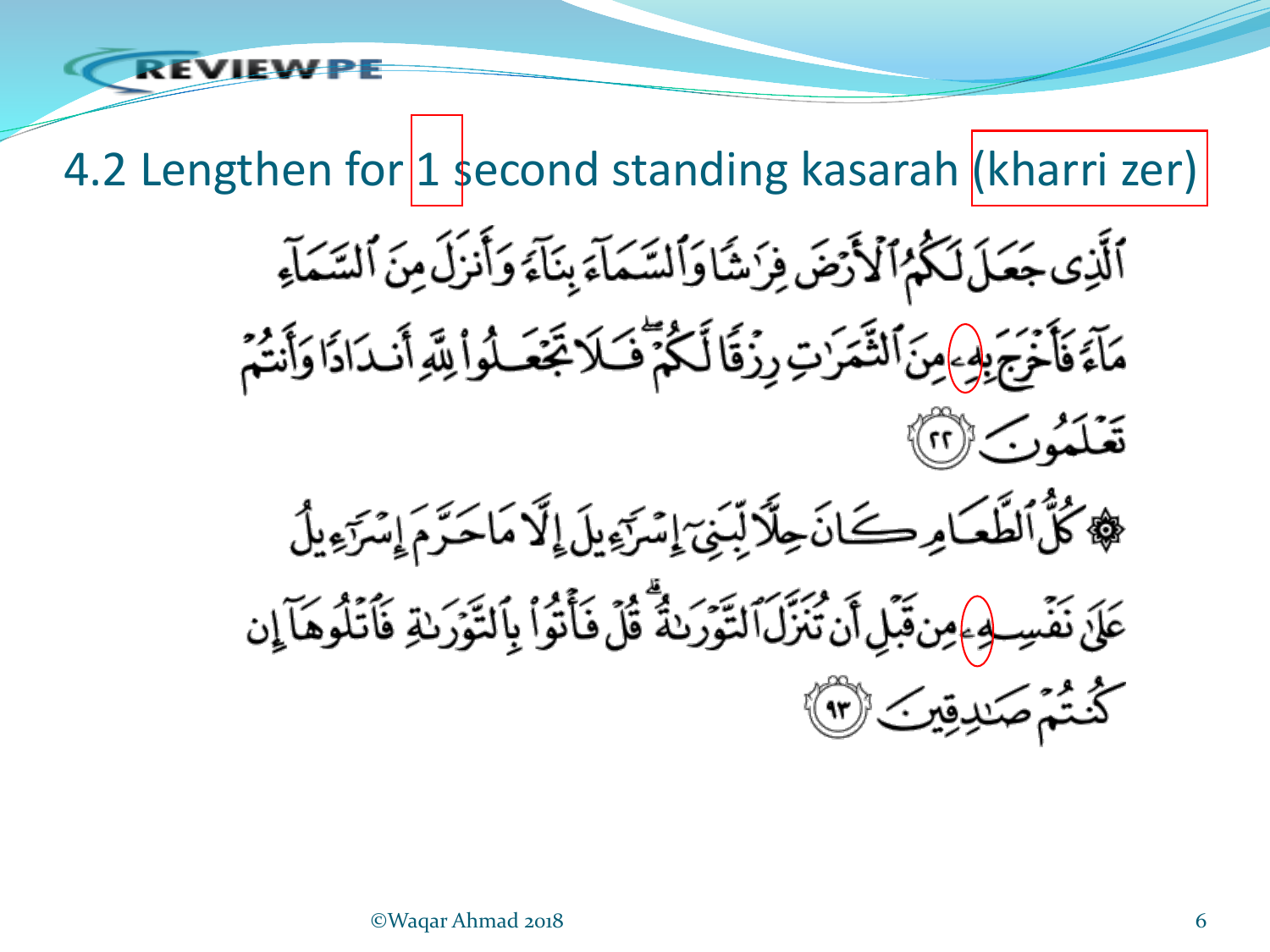4.2 Lengthen for 1 second standing kasarah (kharri zer) وَإِذْقَالَ مُوسَىٰ لِقَوْمِهِمْ يَنْقَوْمِ إِنَّكُمْ ظَلَمْتُمْ أَنفُسَكُم بِٱتِّخَاذِكُمُ ٱلْعِجْلَ فَتُوبُوٓ أَإِلَىٰ بَارِيِكُمۡ فَٱقۡنُلُوٓاْأَنفُسَكُمۡ ذَٰلِكُمۡ خَيۡرُّلَكُمۡ عِندَبَارِيِكُمْ فَنَابَ عَلَيْكُمْ إِنَّهُ هُوَ ٱلنَّوَابُ ٱلرَّحِيمُ (10) [إكْفِهِمْ رِحْلَةَ ٱلشِّتَآءِ وَٱلصَّيْفِ ۞ أَيَّنَمَاتَكُونُواْ يُدَرِكَكُمُ ٱلۡمَوۡتُ وَلَوۡكُنُمۡ فِى بُرُوحٍ مُّشَيِّدَةٍ وَإِن تُصِبۡهُمۡمَ

حَسَنَةً يَقُولُواْ هَلْدِهِ مِنْ عِندِ ٱللَّهِ وَإِن تُصِبْهُمَ سَيِّئَةً يَقُولُواْ هَٰنِ(هِ مِنْ

عِندِكَ قُلْ كُلُّ مِّنَ عِندِ ٱللَّهِ قَمَالِ هَوَ كَذَا ٱلْقَوْمِ لَا يَكَادُونَ يَفْقَهُونَ

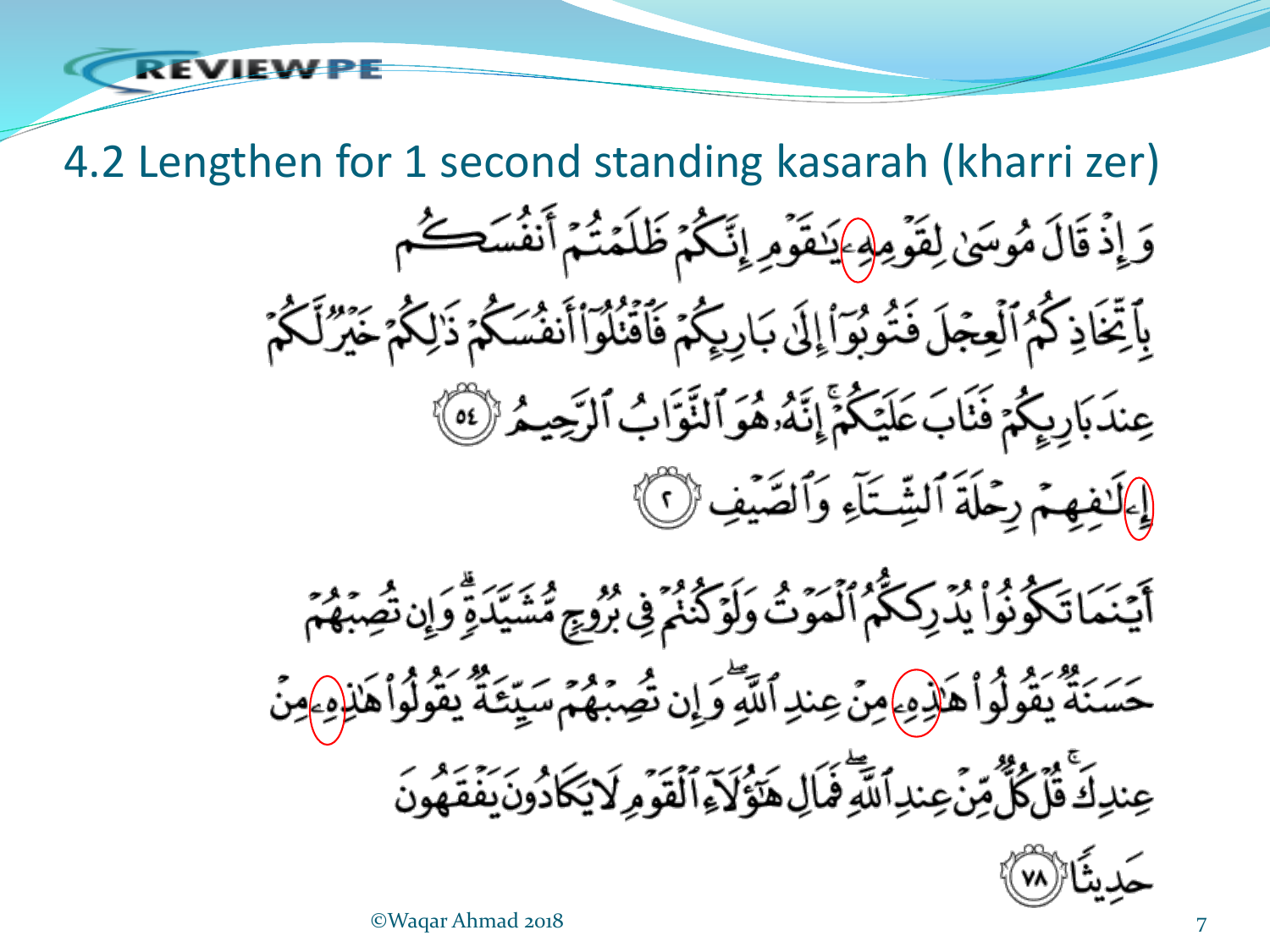4.2 Lengthen for 1 second standing kasarah (kharri zer)

فَقُلْنَا أَضْرِبُوهُ بِبَعْضِهَأَ كَذَٰلِكَ يُجِي أَلَّهُ أَلْمَوْنَىٰ وَيُرِيكُمْ ءَايَنْتِهِمَ لَعَلَّكُمۡ تَعۡقِلُونَ (٣) وَإِن طَلَّقْتُمُوهُنَّمِن قَبْلِ أَن تَمَسُّوهُنَّ وَقَدْ فَرَضَــتُمَرِّ لَهُنَّ فَرِيضَةً فَنِصۡفُ مَافَرَضَتُمۡ إِنَّمَ أَن يَعۡفُونَ ۖ أَوۡيَعۡفُوَاْٱلَّذِى بِيَدِهِ ۚ عُقۡدَةُ ٱلنِّكَاحَ وَأَن تَعۡفُوٓ اٰۚ أَقۡرَبُ لِلتَّقۡوَىٰ ۚ وَلَا تَنسَوُاْٱلۡفَضَلَ بَيۡنَكُمۡۚ إِنَّ ٱللَّهَ بِمَاتَعَمْلُونَ بِصِيْرٌ (٣٧) ٳۣڹؽؘٮۧٲٙؽ*ۺ*ڮڹۣٱڵڔۣۜٙۑؠؘ؋ؘؽؘڟؙڶڶڹؘڔؘۅؘٳڮۮٷؘڹ؋ؘۿٙڔۣۄٵۣٙڐؘڣۣۥؘ۬ٳڮ؆ؘڋؽؾؚڵؚػٛڸ صَبَّارٍ شَكُورٍ (٣)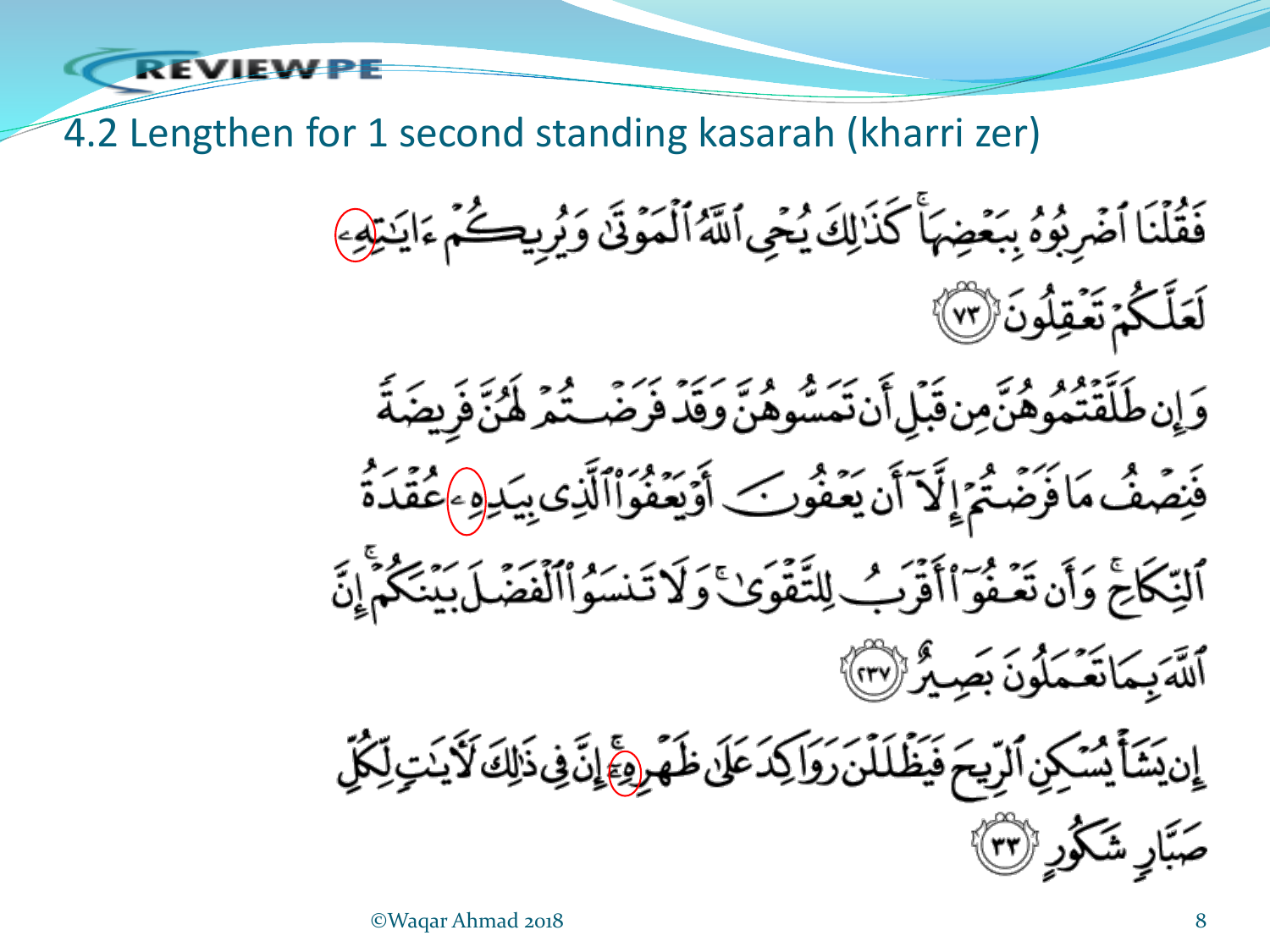4.2 Lengthen for 1 second standing kasarah (kharri zer

RFVIEW

وَإِنۡ خِفۡتُمۡشِقَانَ بَيۡنَهُمَا فَأَبۡعَـٰٓؤُا۟ حَكَمَاۢ مِّنۡ أَهۡلِهِۦ وَحَكَمَا

مِّنَ أَهْلِهَآ إِنْ يُرِيدَآ إِصَلَـٰكَأُوۡوَٰقِ ٱللَّهِ بِيَنۡهُمَآ إِنَّ ٱللَّهَ كَانَ عَلِيمًا

فَرَدَنَهُ إِلَىٰٓ أَمِّهِمْ كَىۡ نَقَرَّعَيۡنُهُكَاوَلَاتَخَـٰزَنَ وَلِتَعۡلَمَ أَنَّ وَعِّدَاللَّهِ حَقٌّ وَلَـٰكِنَّ أَكَثَرَهُمْ لَا يَعْلَمُونَ (٣)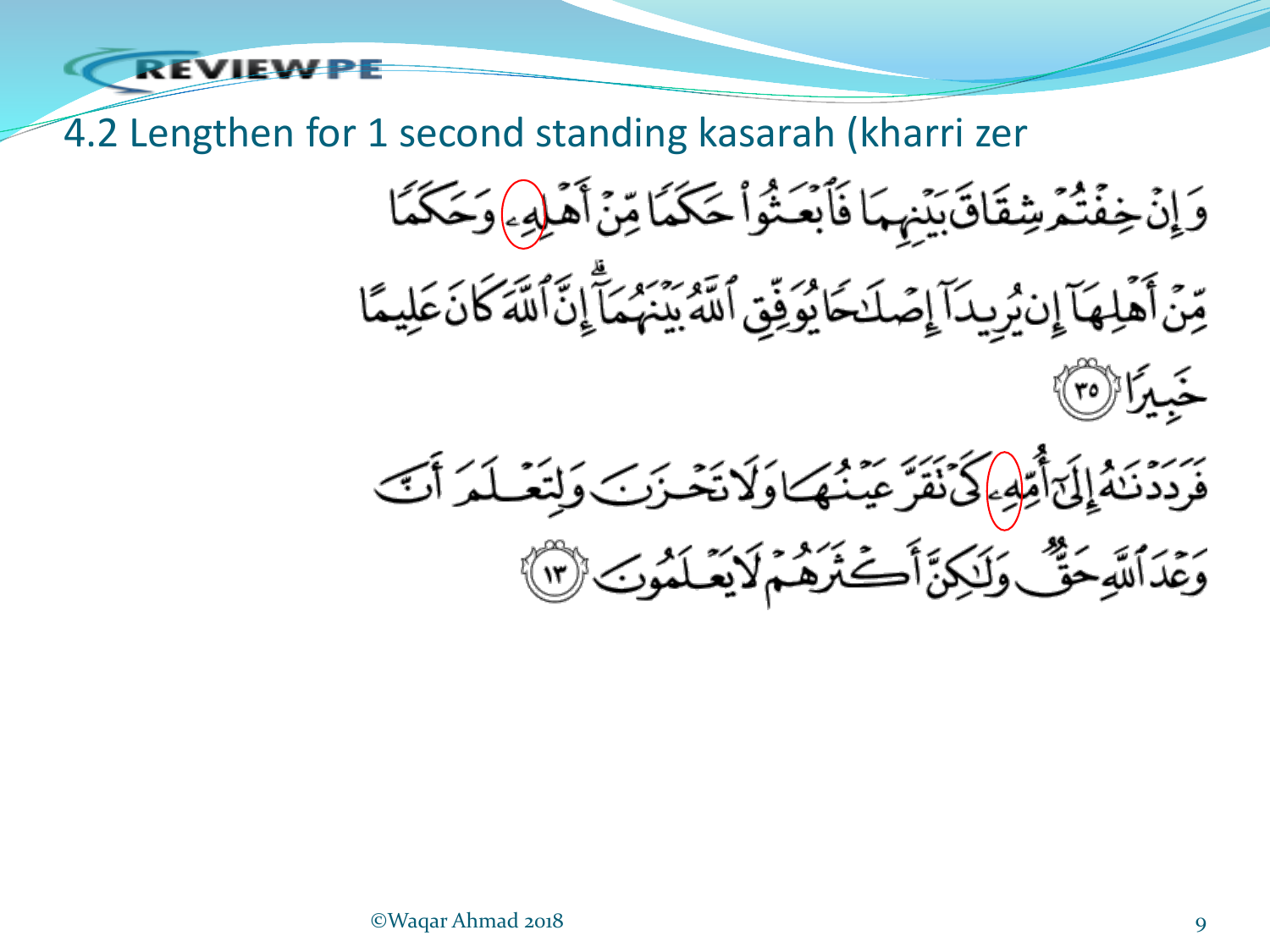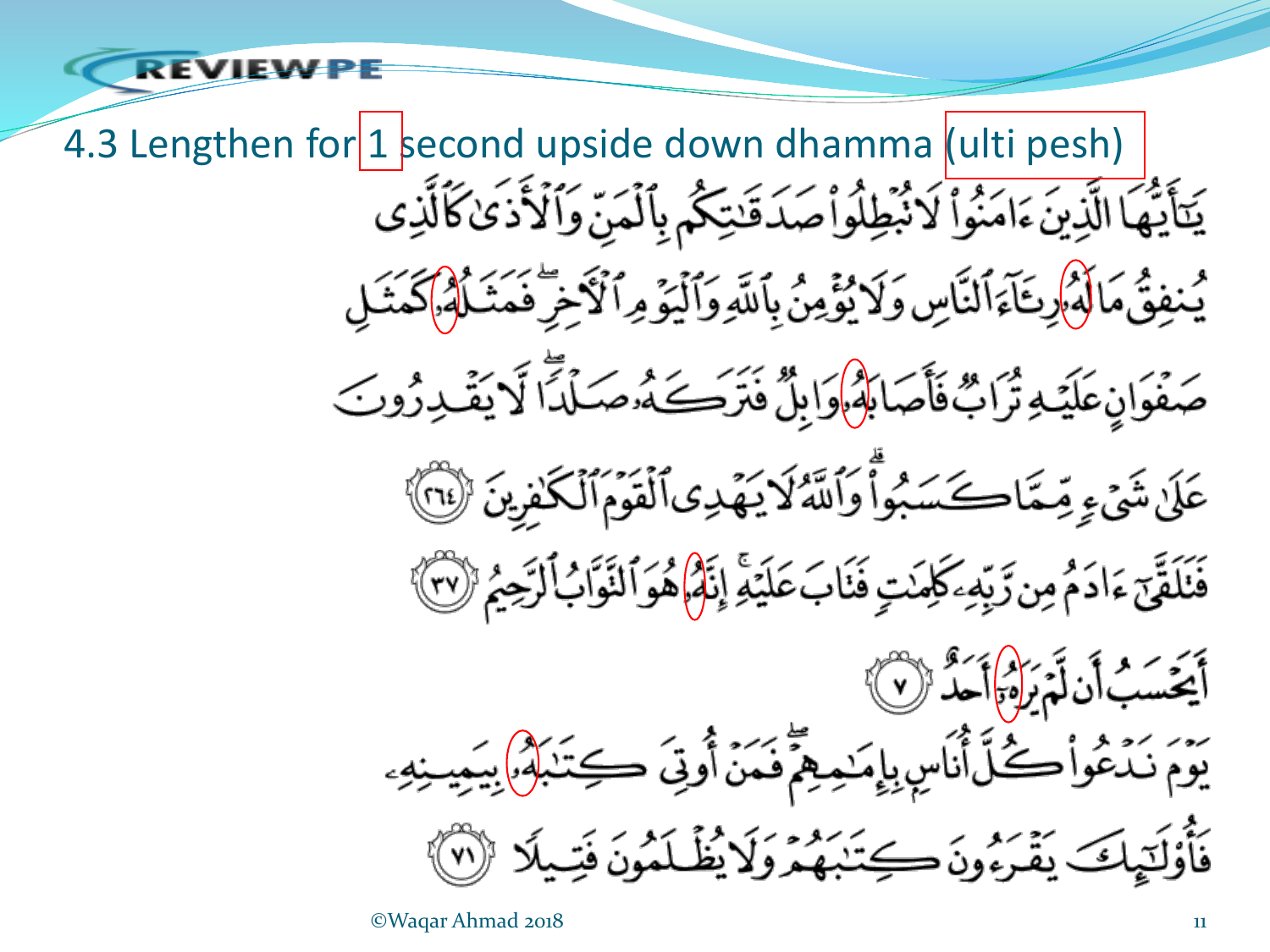4.3 Lengthen for 1 second upside down dhamma (ulti pesh)

REVIEV

﴾ إِنَّآ أَوۡحَيۡنَآإِلَيۡكَ كَمَآ أَوۡحَيۡنَآٳِلَىٰٓ نُوۡحِ وَٱلنَّبِيِّتَنَ مِنۡ بَعۡدِهِۦۚ وَأَوَحَيْـنَآ إِلَىٰٓ إِبۡزَهِيـمَ وَإِسۡمَٰعِيلَ وَإِسۡحَٰقَ وَيَعۡفُوبَ وَٱلۡأَمَّـبَاطِ وَعِيسَهُ، وَأَنَّوۡبَ وَ نُومُشَ وَهَذُونَ وَسُلَّعۡنَ وَءَاتِيۡنَا

- دَ(وْكَدَ زَنُورًا ﴿ ٱلْآلَامِ
- فَأَجْيَنَـٰهُ وَأَهْلَهُ وَإِنَّمَ ٱمْرَأَتَـٰهُۥ) كَانَتْ مِنَ ٱلْغَـٰبِرِينَ ۞

مَثَلُهُمۡ كَمَثَلِ ٱلَّذِى ٱسۡنَوۡقَدَ نَارًا فَلَمَّآ أَضَآءَتۡ مَا حَوۡلَهُۥإِذَهَبَ ٱللَّهُ بِنُورِهِمْ وَتَرَكَّهُمْ فِي ظُلُمَنتِ لَآ يُبْصِرُونَ ۞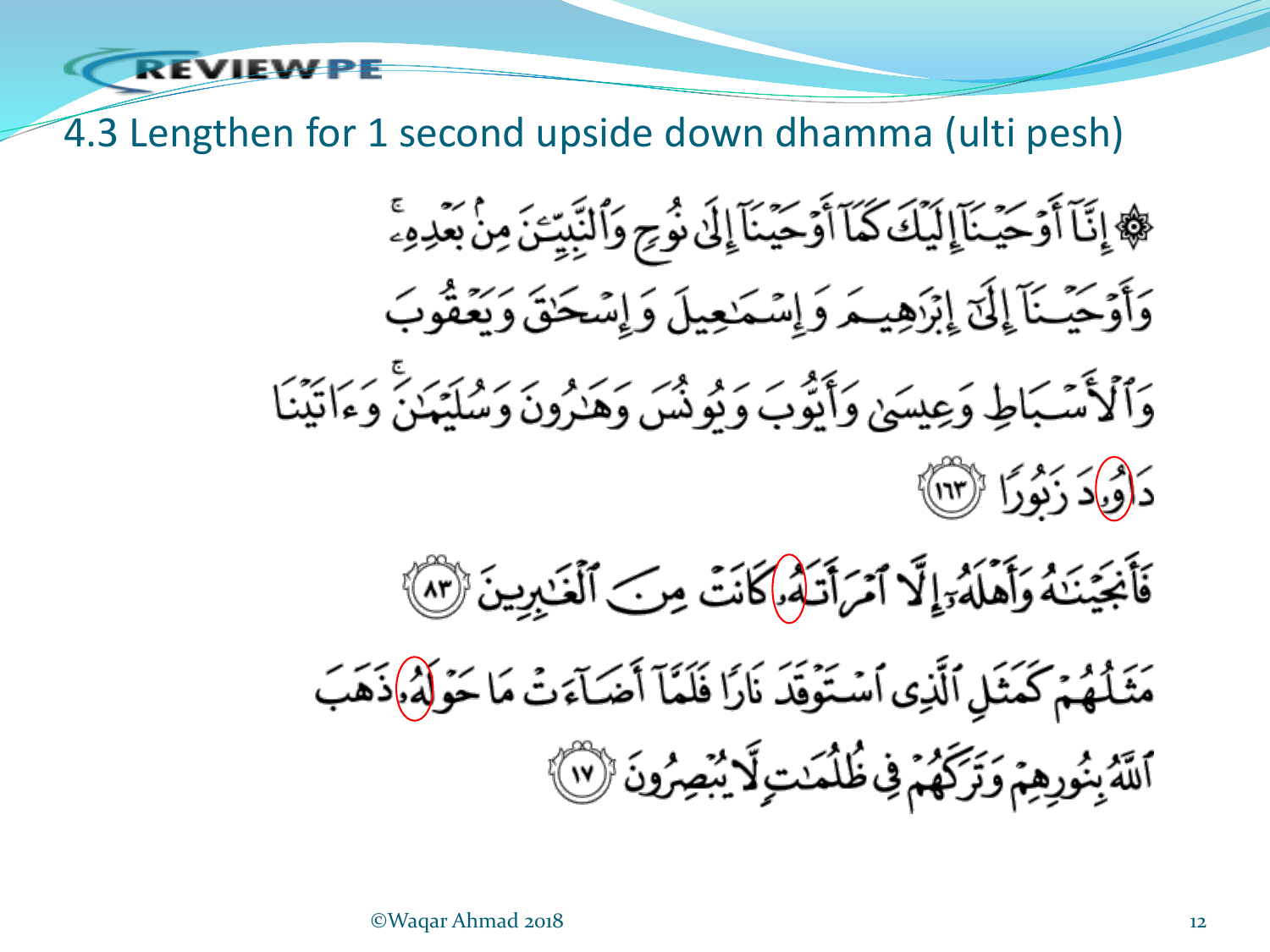4.3 Lengthen for 1 second upside down dhamma (ulti pesh)

وَوَصَّيْنَا أَلْإِنسَنَ بِوَٰإِلَهَ يَهِ حَمَلَتَهُ أَمَّلُوْهُ وَهَيَّا عَلَىٰ وَهَنٍ وَفِصَـٰلُهُۥ

فِي عَامَيْنِ أَنِ ٱشْكُرْ لِي وَلِوَٰ لِلَّذِيكَ إِلَيَّ ٱلْمَصِيرُ ۚ (لَا ٱ

يَتَأَيُّهَا ٱلَّذِينَ ءَامَنُوَٱإِذَا قُمَتُهُمْ إِلَى ٱلصَّلَوٰةِ فَأَغۡسِلُوا۟ وُجُوهَكُمْ وَأَيَدِيَكُمْ إِلَى ٱلْمَرَافِقِ وَٱمْسَحُواْ بِرُءُوسِكُمْ

وَأَرْجُلَكَحُمْ إِلَى ٱلْكَعَبَيْنِ ۚ وَإِن كُنتُمْ جُنُبًا فَأَطَّهَـٰرُواْۚ وَإِن كَنْتُم مَّرْضَىٰٓ أَوَعَلَىٰ سَفَرٍ أَوَ جَآءَ أَحَدٌّ مِّنذَكُم مِّنَ ٱلْغَآبِطِ أَوَ لَـٰمَسَّتُمُ

ٱلِنِّسَآءَ فَلَمۡ تِجِيدُواْمَآءَ فَتَيَمَّعُوا۟ صَعِيدًاطَيِّبَاۚ فَأَمۡسَحُوا۟

بِوُجُوهِكُمْ وَأَيْدِيكُمْ مِّنَّهُّ مَا يُرِيدُ ٱللَّهُ لِيَجْعَلَ

عَلَيۡڪُم مِّنۡ حَرَجِ وَلَـٰكِن يُرِيدُ لِيُطَهِّرَكُمۡ وَلِيُـٰتِمَّ نِعۡـَمَٰلِهُۥۢ

عَلَيْكُمْ لَعَلَّكْتُمْ تَشْكُرُوبَ ۞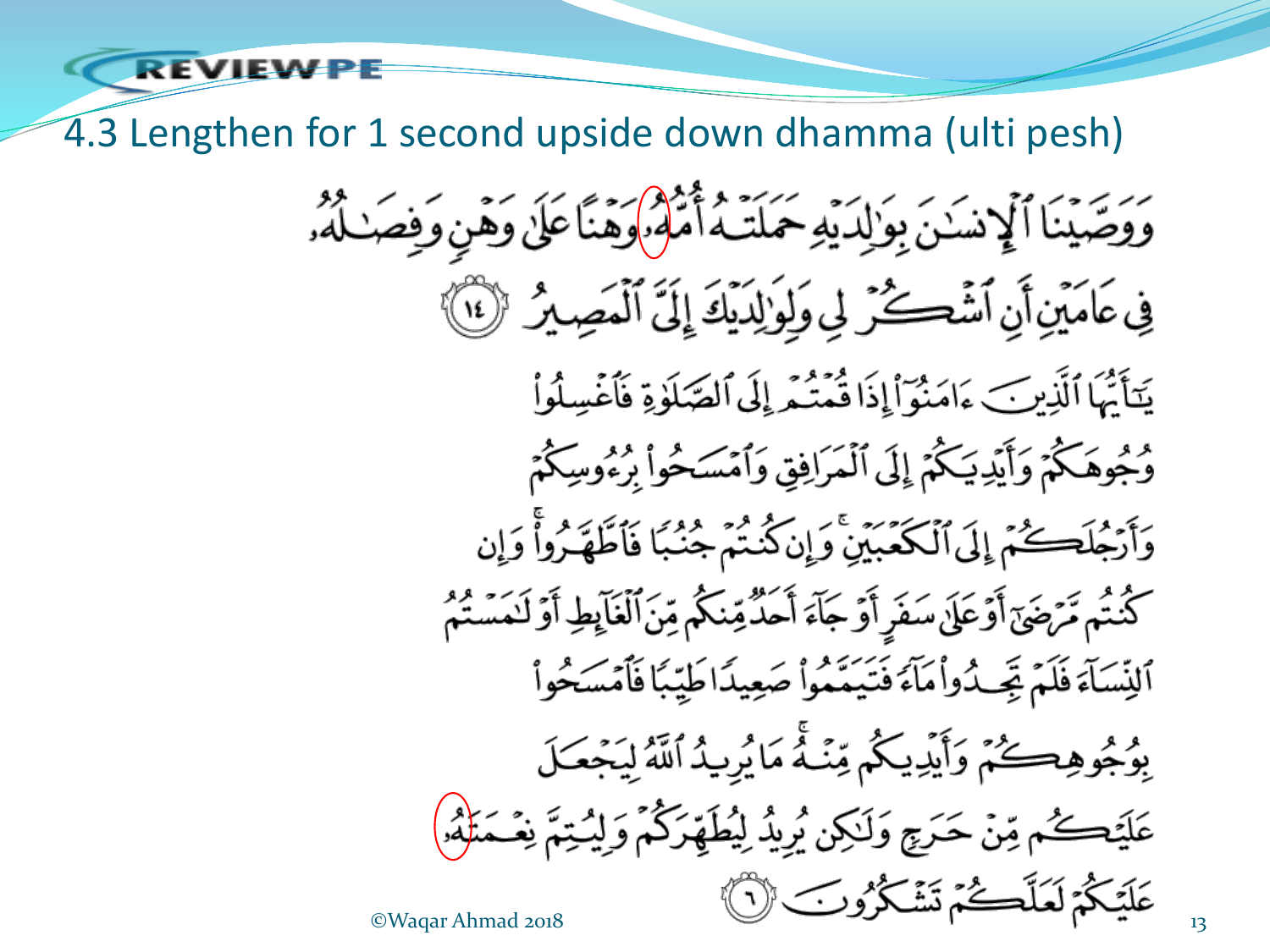

## 4.3 Lengthen for 1 second upside down dhamma (ulti pesh)

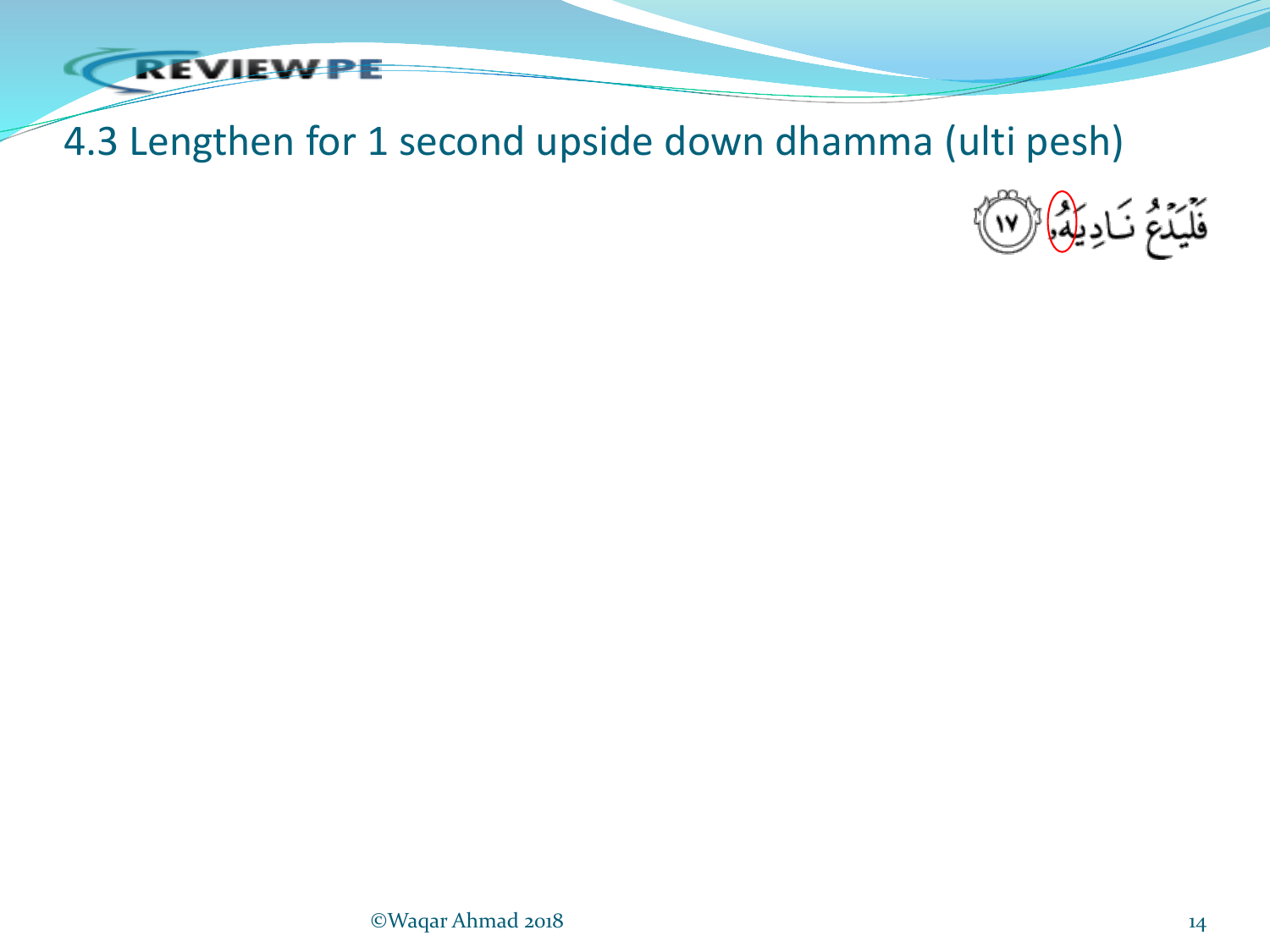القايعة ١٠٠ التكأثر ١٠٢ 4.6 اَفَلَا يَعْلَمُ إِذَائِعَ ثِرَ مَا فِى الْقُبُورِ وَحَصِّلَ مَافِى الصَّدُورِ ﴾ رانَ رَبَّهُمْ بِهِمْ رَوَيِ بِهِ مَعْ مِنْ مَعْ خ<br>معر<br>مع درة المتوج ويدين المن المن اللوالزَخْسِ الرَّحِيْمِ ُلۡقَاٰلِهَةُ ۗ مَا الۡقَاٰلِهَةُ جَوَمَا ٱدۡرَٰلِّ مَا ٱلۡقَاٰلِهَةُ \* \* \* بروس<sup>3</sup>وو التَّاسُ كَانْمَ ابِنِّ ابْرُبُّوْتِ لَا يَنْدُوو الْجِبَالُ كَالْعِفْنِ الْمُنْفُوشِ ݣَانَامَامَنْ تَقْلُتْ مَوَازِينِي فَكُرْفِيهِ ڣۣ<sub>ڮ</sub>ۼؽۺؘۊؚڗٳۻۑؘۊؚؚ۞ؗۅؘٳؾٵڡڹ؞ڂۜڦٞؾؙڡۅؘٳۯٮ<sup>ڹ</sup>ٛ؋۞ٚۿ؇ ۿٳۅۑؘڎ۠؈ؖ۠ۄؘڡ<mark>ٵٲۯڔڸػ</mark>ؠٳڡۑؘۣۮٙڞٙٵۯ۠ڬٳڡۑؘڎ۠ڞ بع<br>الم الكاثرة في الاسترابة جرالله الرَّحَلُنِ الرَّحِيْوِنِ <u>ؙ؉ڴ</u>ٳٳؾٞڮٚٳؾ۠ٷڐڿۄٞڔۯڗ<sub>ڂ</sub>ڔٳڸؠڡؘؘٳڽۯؙٙٙ؏ڴڒڛؘۮٟؽ لَّهُوْنَ۞نَّقِرْكَلَاسَوْفَ تَعْلَمُوْنَ۞كَلَّالَوُتَعْلَمُونَ عِلْمَ *ڵڹُ*قِيِّنِ ݣَلْتَرُونَ الْجَعِيْمِ۞نَّةِ لَتَرَوُّنَّهَا عَيْنَ الْيَقِيِّنِ  $\Diamond$ نْتَرَكَ تَنْتَنَى يَوْمَيِنٍ عَنِ النَّعِيْمِ ことに منزارء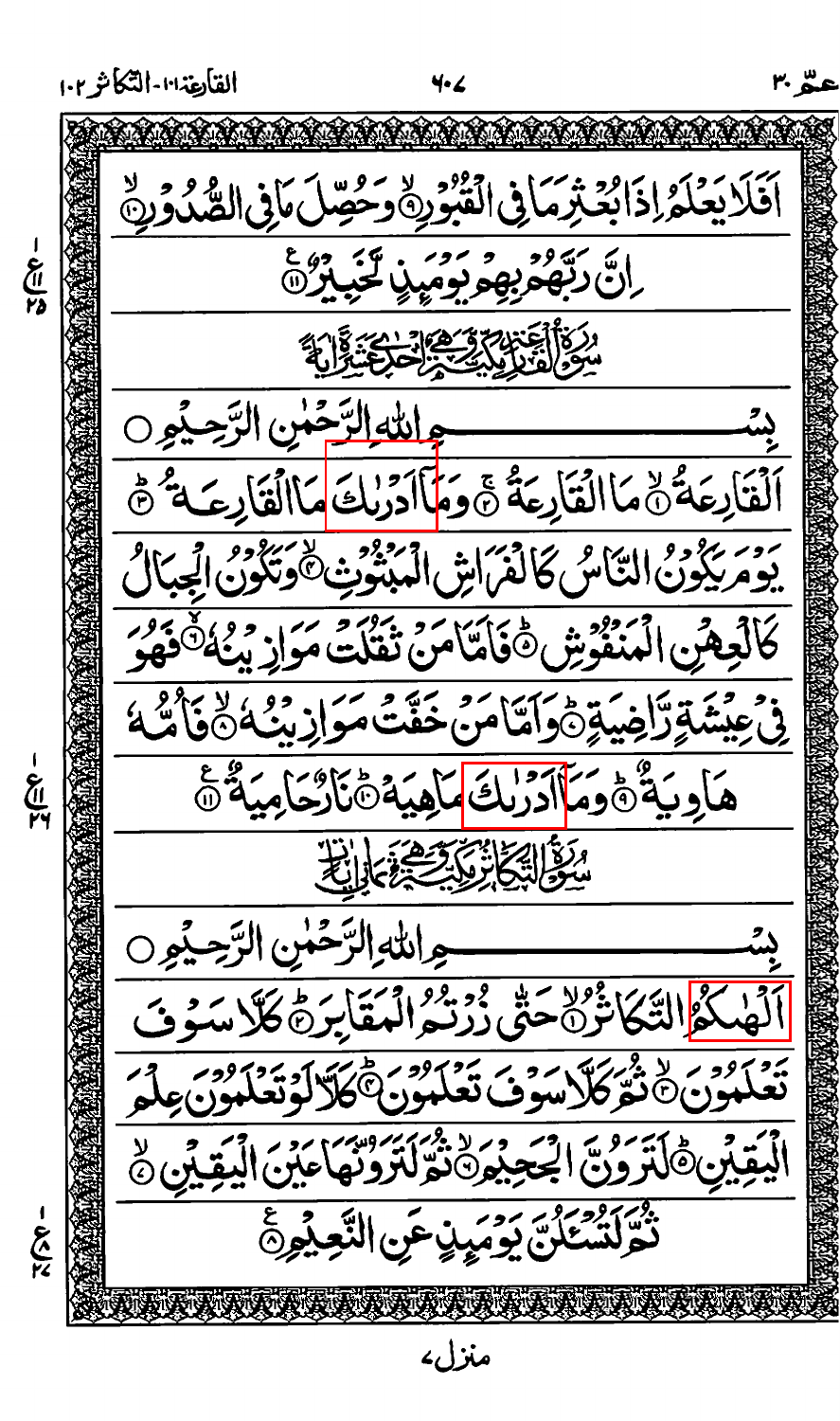

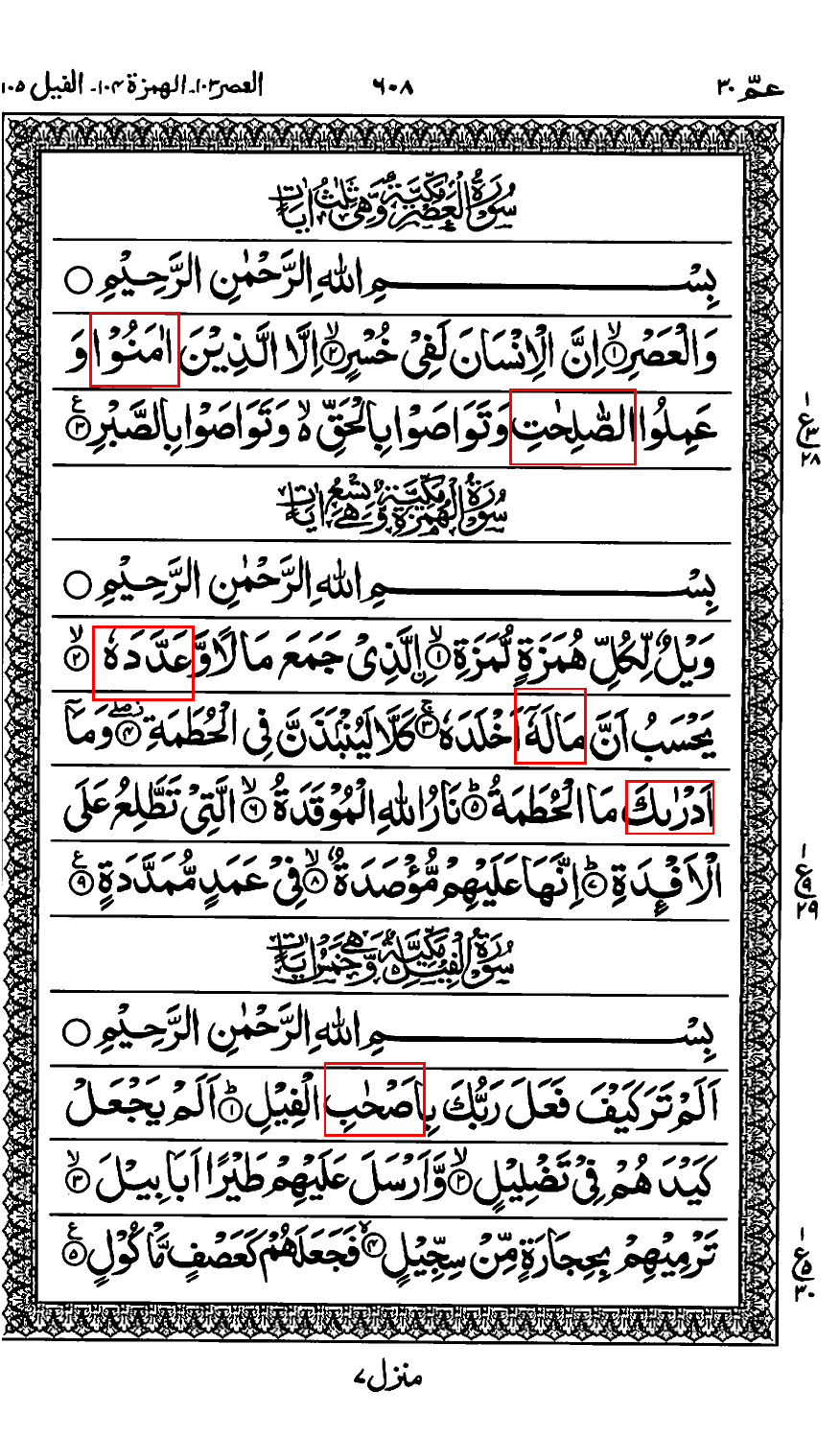قربينٌ" الهاَعونْ الكوثرُ الكُفرُونُ ةُ مِرْيَتَ مِنْ الْكَمَ الَّذِينَ ج الله الرَّحَلُنِ الرَّحِيْمِ 0 V  $-\frac{1}{2}$ رَبَّا هَنَا الْبَيْتِ الَّذِيَّ أَطْعَمْ بِنِ وَ وَلَا أَسَرُوا وَ وَلَى دَرَنَّ . مِ اللهِ الرَّحَٰسِ الرَّحِيْمِ ٲ*ۯٶؘ*ؽۣؾ۩ڵڕ۬ؽؙؽػڋڹٵۑٳڵڸؠٞؽ۞ؖۏؘۮڸڬ<mark>ٵ</mark>ڷڒؽؽؘۑؽڴٳڷؽۣڗؽۄؙڴۅ لَا يَحْضُّ عَلَىٰ طَعَامِ الْمِسْكِيْنِ ثَعْوَىٰ الْمُصِلِّينَ الَّذِينَ مَعْ يَ <u> الزام سادون الزبن ووراووس المردود ومن الماعون</u> **-260-**<u>ٵؘٳڮؾ؆ۣٙڲڟۣ</u>ؘڸڋ جالله الرَّحَلُنِ الرَّحِيْمِ  $\frac{1}{2}f^2f^2$ عُطِينِكَ الْكَوْتَرَنَّ فَصَلِّ لِرَّبِّكَ وَالْحَرَّ إِنَّ شَابِئَكَ هُوَالْرَجَرَةِ عَ جرالله الرَّحَلُنِ الرَّحِيْجِ وي استانتها **الْكَفّْرُوْنَ۞لآاَعْبُلْمَاتّْعَبْلُاوْنَ۞** منزلء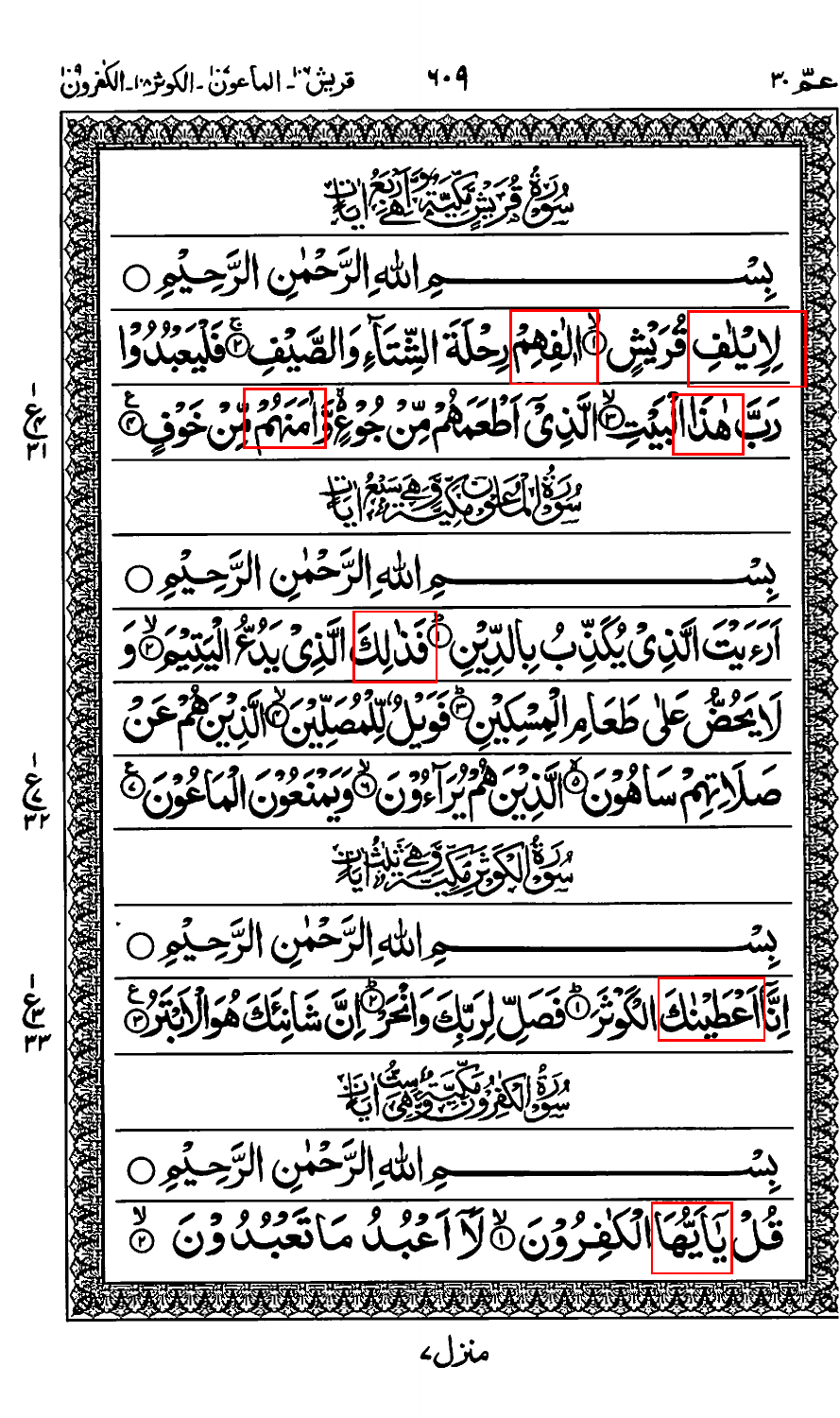